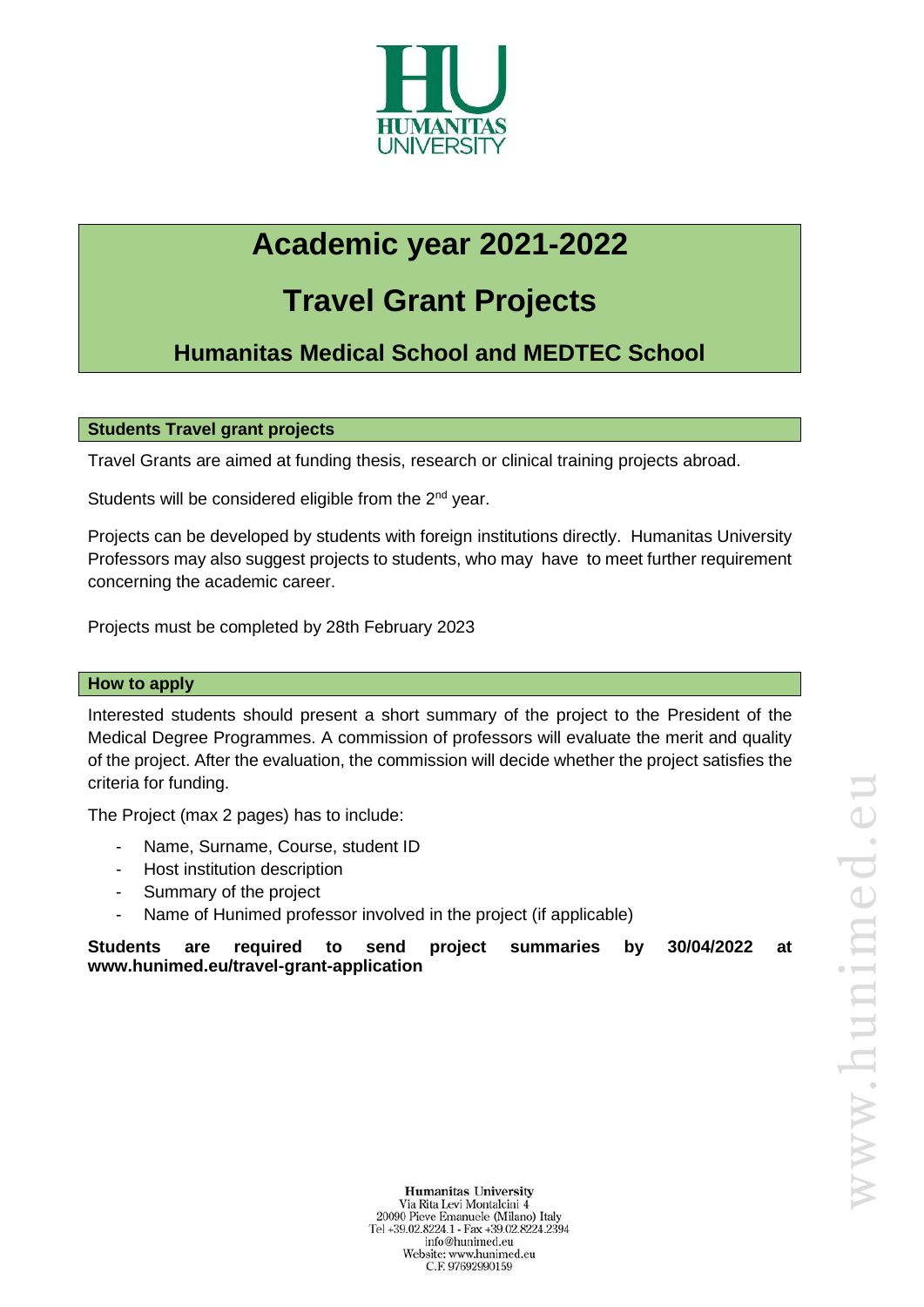

#### **Selection of students**

If the number of admitted projects exceeds the available funds, Travel Grant funds will be allocated to students according to the following rules:

- Medicine: students of the higher years  $(4<sup>th</sup>, 5<sup>th</sup>, 6<sup>th</sup>)$  will have priority
- MEDTEC: students of the higher year  $(3^{rd})$  will have priority
- Students participating for the first time will have priority over students who have already received travel grant funds in the previous academic years.
- Grades and University Credits (CFU) acquired will be considered if a further selection among students is needed.

#### **Documents to be provided**

• **To submit the application the following documents should be uploaded onto**

#### **www.hunimed.eu/travel-grant-application**

- o The project brief
- $\circ$  Acceptance document issued by the foreign institution. Projects without an acceptance letter will not be taken into consideration.
- o Transcript of records from Myportal

#### **Erasmus + for traineeship**

Projects meeting the following criteria could be part of the "Erasmus+ for traineeship" project

- Minimum 2 months
- Institution based in Europe

Please be aware that:

- Students joining the Erasmus + will be required to comply with the procedure defined by the EU Commission and the Learning Agreement
- There will be no extra funds other than allocated travel grants

When completing the Erasmus + project, students may mention this experience on their CV.